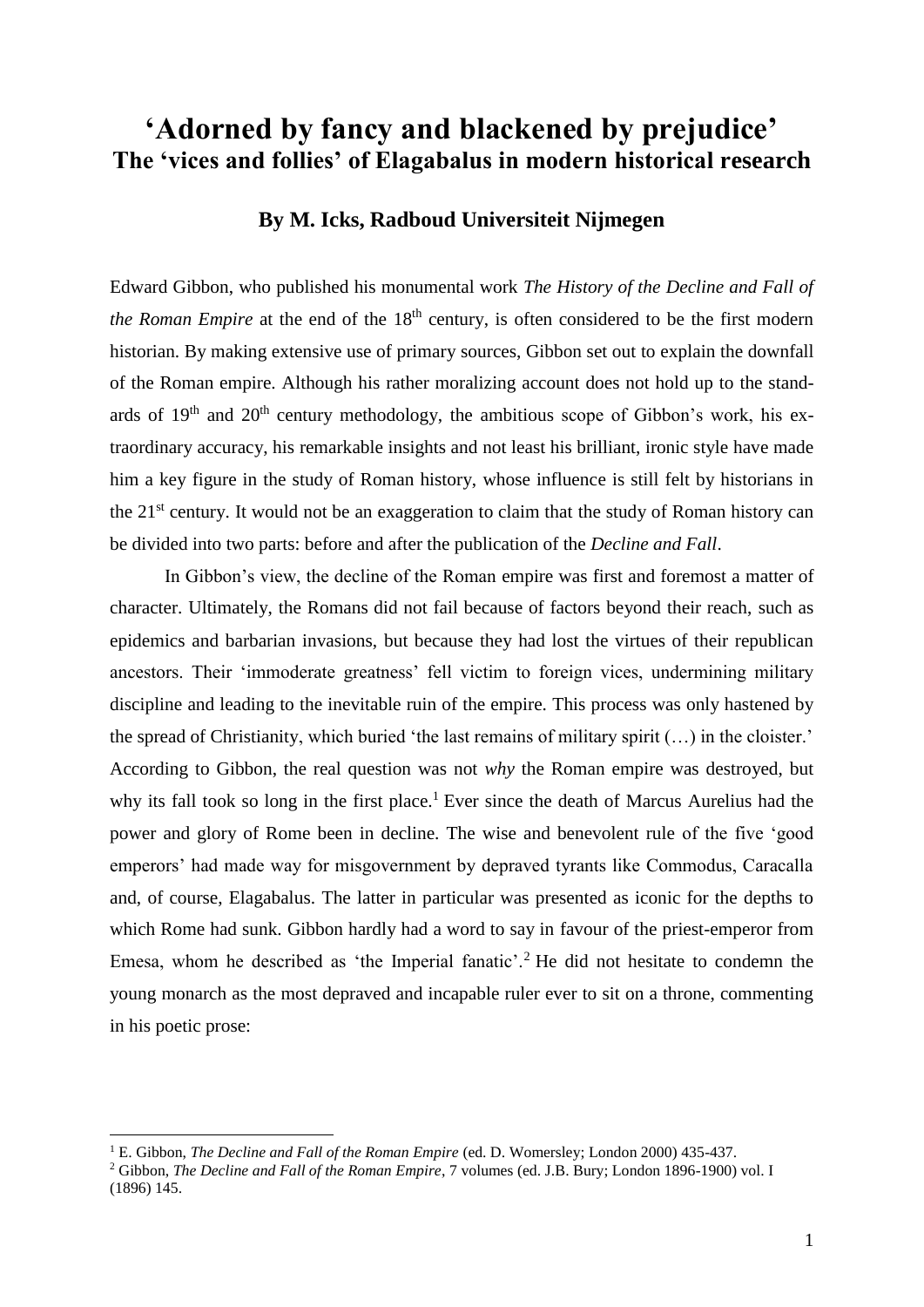'It may seem probable the vices and follies of Elagabalus have been adorned by fancy and blackened by prejudice. Yet, confining ourselves to the public scenes displayed before the Roman people, and attested by grave and contemporary historians, their inexpressible infamy surpasses that of any other age or country.'<sup>3</sup>

As Gibbon himself admits, his views are largely based on the accounts of Cassius Dio and Herodian. Although he is to some extent aware of the biased nature of the works of these 'grave and contemporary historians', Gibbon nevertheless adopts many of the stereotypes and commonplaces they contain. He even gives credit to some of the fantastic stories in the *Historia Augusta*, a source infamous for its preposterous assertions.

Unfortunately, many modern historians have followed Gibbon's example, maintaining and strengthening the image of Elagabalus as a depraved, insane ruler who more than deserved the cruel and untimely death that fate had in store for him. Others have placed him in a less negative light, but have often been equally misguided in their assumptions. This paper seeks to address the different pictures which have been painted of the priest-emperor in studies of ancient history from the late  $18<sup>th</sup>$  century to the present day. In discussing the evolution of the emperor's image throughout this period, I hope to demonstrate that many stereotypes and commonplaces which can be found in Gibbon's work are still present in historical studies from the last decades. The prejudice of Cassius Dio, Herodian and the author of the *Historia Augusta* has gone a long way.

One of the most common elements in the discussion of Elagabalus's reign is the emphasis on the emperor's 'oriental' background. The roots of this notion lie in the ancient literary sources themselves. Both Cassius Dio and Herodian portray Elagabalus as a foreigner, set aside from the Romans because of his appearance, his character, his acts and his religion. In their eyes, Elagabalus possessed every trait of the stereotypical Syrian: they describe the young ruler as effeminate, subservient, perverted, superstitious and overtly attached to luxury.<sup>4</sup> Dio frequently refers to him as 'Sardanapalus', which was the name of a mythical Assyrian king who was notorious for his licentious, luxurious and effeminate lifestyle.<sup>5</sup> Herodian contrasts the emperor with his younger cousin and successor Alexander, who supposedly embodied 'true' Greco-

<sup>3</sup> Gibbon, *Decline and Fall* I, 147.

<sup>4</sup> For the Roman stereotype of the Syrian, see: B. Isaac, *The Invention of Racism in Classical Antiquity*

<sup>(</sup>Princeton – Oxford 2004) 335-351.

 $\frac{5}{5}$  Cassius Dio LXXX, 11; 13,1; 15,1.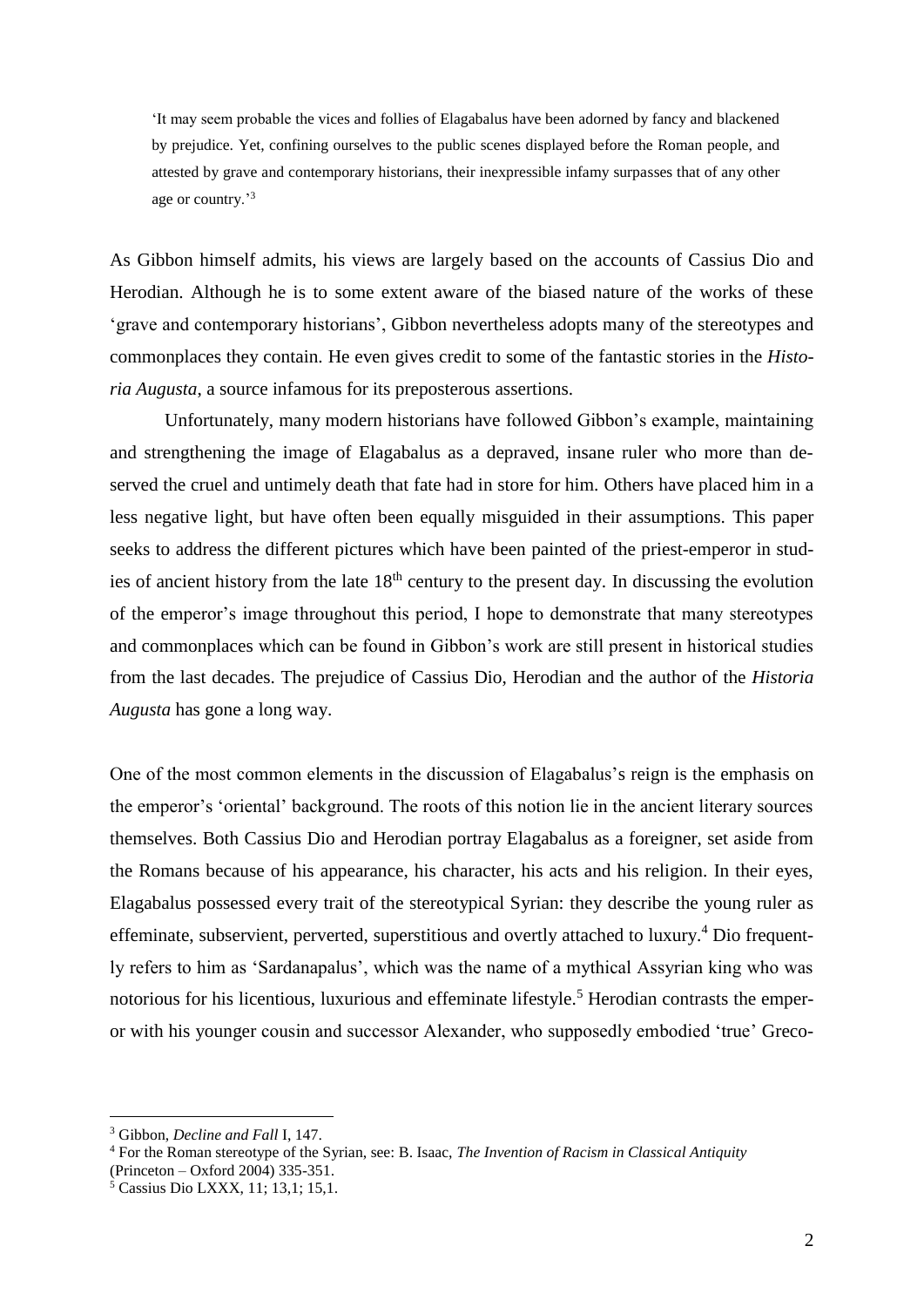Roman ideals like a moderate constitution and a love for philosophy, wrestling and other 'manly exercises'.<sup>6</sup>

When he discusses Elagabalus's reign, Gibbon remarks in a footnote that 'in this episode, the opposition between East and West was probably an important element.<sup>7</sup> It certainly looms large in his account of the period 218-222 AD. On several occasions, Gibbon mentions such commonplaces as 'the soft luxury of Asia' and 'the licence of an eastern monarch'.<sup>8</sup> He remarks that Elagabalus was 'corrupted by his youth, his country, and his fortune' and 'abandoned himself to the grossest pleasures with ungoverned fury', soon finding 'disgust and satiety in the midst of his enjoyments.'<sup>9</sup> On his journey from Syria to Italy, the emperor supposedly 'wasted many months in luxurious progress', allowing his attention to be 'diverted by the most trifling amusements.'<sup>10</sup> But these were hardly his only crimes. As a typical oriental, Elagabalus did not shrink from openly displaying his effeminate nature. Moreover, he favoured his male partners at the expense of the state:

'The master of the Roman world affected to copy the dress and manners of the female sex, preferred the distaff to the sceptre, and dishonoured the principal dignities of the empire by distributing them among his numerous lovers; one of whom was publicly invested with the title and authority of the emperor's, or, as he more properly styled himself, of the empress's husband.<sup>'11</sup>

All in all, Gibbon paints a very colourful, but utterly condemnatory picture of Elagabalus's four year-rule, making no effort to conceal his shock and disgust. One has no doubt that he heartily agrees with the 'grave senators', when he lets them sigh that, 'after having long experienced the stern tyranny of their own countrymen, Rome was at length humbled beneath the effeminate luxury of Oriental despotism.'<sup>12</sup>

It is true that Elagabalus's Syrian heritage was a significant factor during his short, but eventful reign. However, it is primarily of importance because of the emperor's attempt to make the local cult of Elagabal part of Roman state religion. Many Romans undoubtedly regarded this as a grave insult to their religious traditions. As Cassius Dio remarks, he thought that Elagabalus's offence consisted 'not in his introducing a foreign god into Rome or in his exalting him in very strange ways, but in placing him even before Jupiter himself and causing

 $6$  Herodian V, 7.4-6.

<sup>7</sup> Gibbon, *Decline and Fall* I, 143 n. 58.

<sup>8</sup> Ibidem, 143, 147.

 $9$  Ibidem, 146.

<sup>10</sup> Ibidem, 144.

<sup>11</sup> Ibidem, 146.

<sup>12</sup> Ibidem, 144.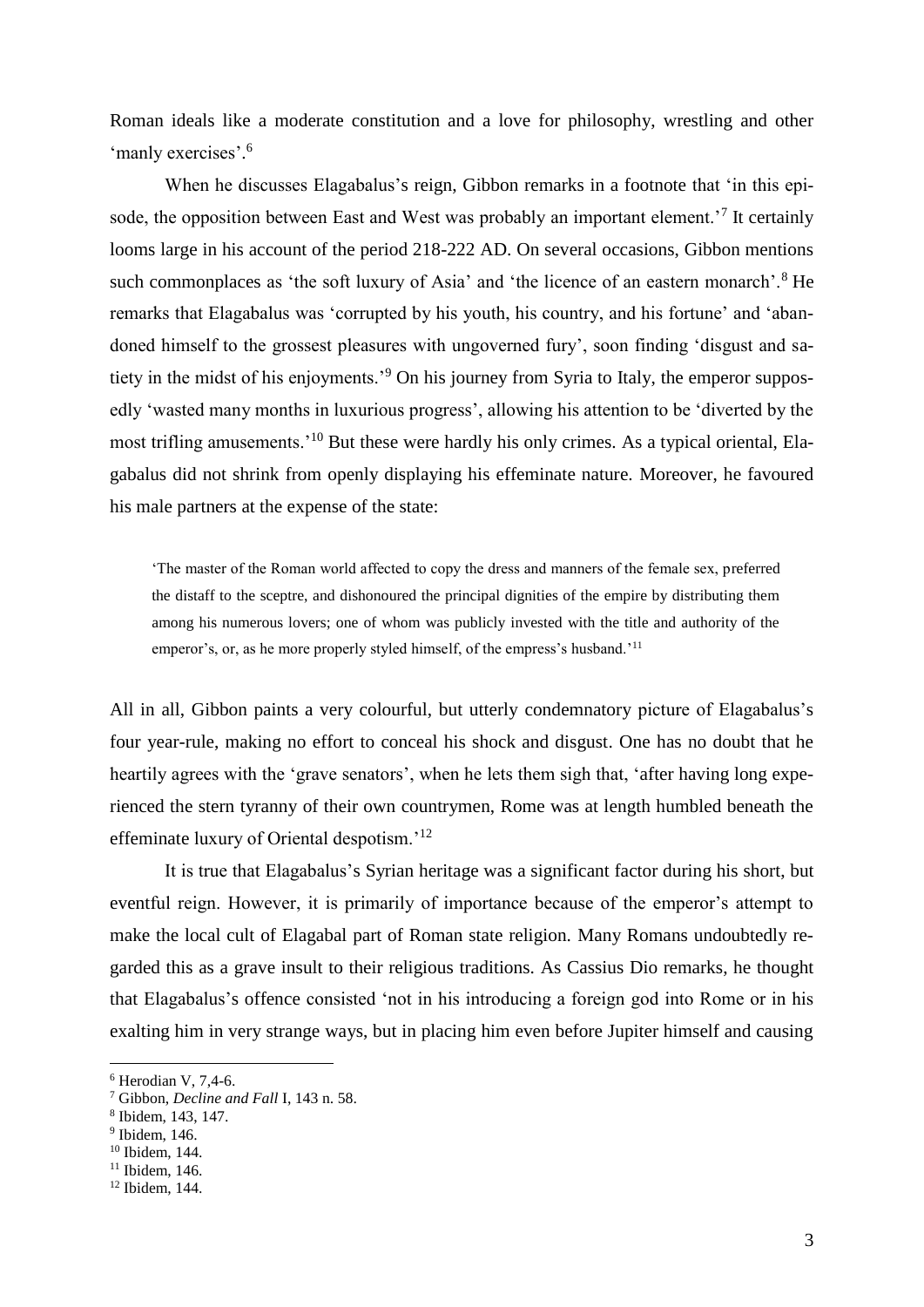himself to be voted his high priest'.<sup>13</sup> Yet in other areas, the perceived clash between 'East' and 'West' is less plausible. For instance, why does Gibbon not consider Elagabalus to be a countryman of the Roman senators who complain about his rise to power? The emperor's parents may have been native Syrians, but both his father's and his mother's family were in the possession of Roman citizenship. It is even conceivable that Elagabalus was born and raised in Rome. Considering that Gibbon seems to regard the emperor's non-Italian predecessors, like Trajan, Hadrian and Septimius Severus, as 'Roman', it seems rather arbitrary of him to single Elagabalus out as a 'foreigner'. But even if we accepted this doubtful interpretation, there is no plausible reason to connect the emperor's supposed effeminacy, decadent lifestyle and love for luxury to his Syrian origins.

It seems evident that brandishing Elagabalus's alleged negative characteristics as 'oriental', as Gibbon does, has less to do with trying to find a valid model of interpretation for the events during the emperor's reign and more with applying western prejudice about what being 'oriental' means. In his famous book *Orientalism*, Edward Said defines the titular term as 'a way of coming to terms with the Orient that is based on the Orient's special place in European Western experience'.<sup>14</sup> He continues:

'The Orient is not only adjacent to Europe; it is also the place of Europe's greatest and richest and oldest colonies, the source of its civilizations and languages, its cultural contestant, and one of its deepest and most recurring images of the Other. In addition, the Orient has helped to define Europe (or the West) as its contrasting image, idea, personality, experience.'<sup>15</sup>

Said's 'orientalism' is present in many historical studies concerning Elagabalus. With the rise of anti-Semitism in the late  $19<sup>th</sup>$  and early  $20<sup>th</sup>$  century, many German scholars used the word 'orientalisch' as a synonym for 'Semitisch'. According to Johann Schiller, who published his *Geschichte der römischen Kaiserzeit* in 1883, Elagabalus's 'oriental' upbringing made him 'geistig unbedeutend, ohne jede Würde, ein abgesagter Feind jeder ernsthaften Thätigkeit'.<sup>16</sup> As Gibbon had done more than a century earlier, Schiller condemned Elagabalus as the worst ruler in the history of the Roman empire. In his own words:

'Nie wurde das Kaisertum in gleicher Weise herabgewürdigt, wie unter diesem unreifen, tollen Knaben (...) Der Kaiser trat auch äusserlich am Hofe ganz als orientalischer Despot mit dem Diadem auf

<sup>13</sup> Cassius Dio LXXX, 11,1.

<sup>14</sup> E. Said, *Orientalism* (London 1978) 1.

<sup>15</sup> Said, *Orientalism*, 1-2.

<sup>16</sup> J.H.K.F.H. Schiller, *Geschichte der römischen Kaiserzeit* (Gotha 1883) 762.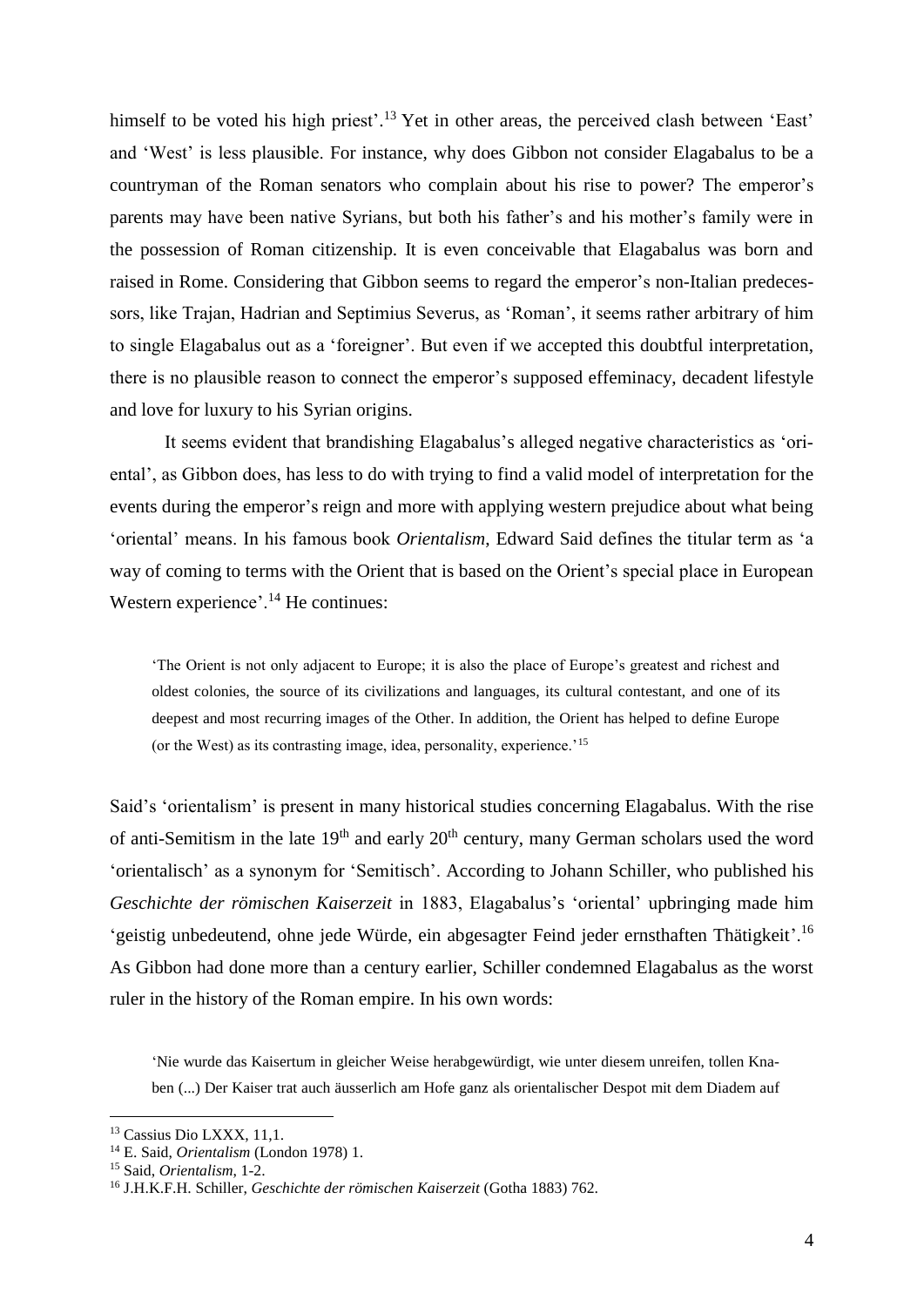und verlangte die Adoration. Was von Elagabals Thätigkeit überliefert wird, beschmutzt lediglich die Blätter der Geschichte, und seine Regierung ist ein wahrer Hexensabbat von Unzucht, Ausschweifungen und Luxus.'<sup>17</sup>

In his work *Abhandlungen zur römischen Religion*, published in 1909, Alfred von Domaszewski went one step further. He regarded not just the reign of Elagabalus, but the entire period of Severan rule as 'die späte Rache der Semiten an der griechisch-römischen Kultur, deren Fesseln sie durch Jahrhunderte stumm getragen hatte'.<sup>18</sup> In describing this supposed culture clash, he made it quite clear on whose side he stood. Like Gibbon and Schiller, Von Domaszewski identified himself with the 'western' values of Greece and Rome, which he saw corrupted by oriental influences. As he comments with a profound sense of drama: 'Die Nacht der Barbarei ist es denn auch, die seit Septimius Severus die griechisch-römische Welt bedeckt.'<sup>19</sup>

Studies post-1945 tend to be somewhat more hesitant and less condemning in their 'orientalism', but the trend definitely continues. In G. Ray Thompson's 1972 dissertation *Elagabalus: Priest-Emperor of Rome*, which has never been published, the author assures us that 'Syrian customs were not introduced into the Roman Empire solely by Elagabalus or by the members of his immediate family.<sup>20</sup> Since Rome had undergone Syrian influences for three centuries before the time of the priest-emperor, Thompson explains, 'there was no great new and unexpected influx of oriental Syrian customs and ideas into Rome as a result of the rise of Elagabalus to power.<sup>21</sup> While this seems to downplay the notion of a culture clash, which had been so emphasised by previous writers, Thompson nevertheless describes both Elagabalus and his mother Julia Soaemias as persons in whom 'there was, in fact, nothing Roman nor even occidental.<sup>22</sup> He compares their religious zeal to 'the old spirit of Canaan against which the prophets of Israel rose with great energy.'<sup>23</sup> Robert Turcan, whose book *Héliogabale et le sacre du soleil* appeared in 1985, merely remarks that Elagabalus's reign gave his subjects 'un goût de despotisme oriental'.<sup>24</sup>

Lastly, it is important to note that the stereotyping of Elagabalus as 'oriental' is not limited to the field of historiography. This is evident from Helga von Heintze's article

<sup>17</sup> Schiller, *Geschichte*, 762-763.

<sup>18</sup> A. von Domaszewski, *Abhandlungen zur römischen Religion* (Berlin, Leipzig 1909) 148.

<sup>19</sup> Von Domaszewski, *Abhandlungen*, 213.

<sup>20</sup> G.R. Thompson, *Elagabalus, Priest-Emperor of Rome* (University of Kansas 1972) 70.

<sup>21</sup> Thompson, *Priest-Emperor*, 70.

 $22$  Ibidem, 146.

<sup>23</sup> Ibidem.

<sup>24</sup> R. Turcan, *Héliogabale et le sacre du soleil* (Paris 1985) 86.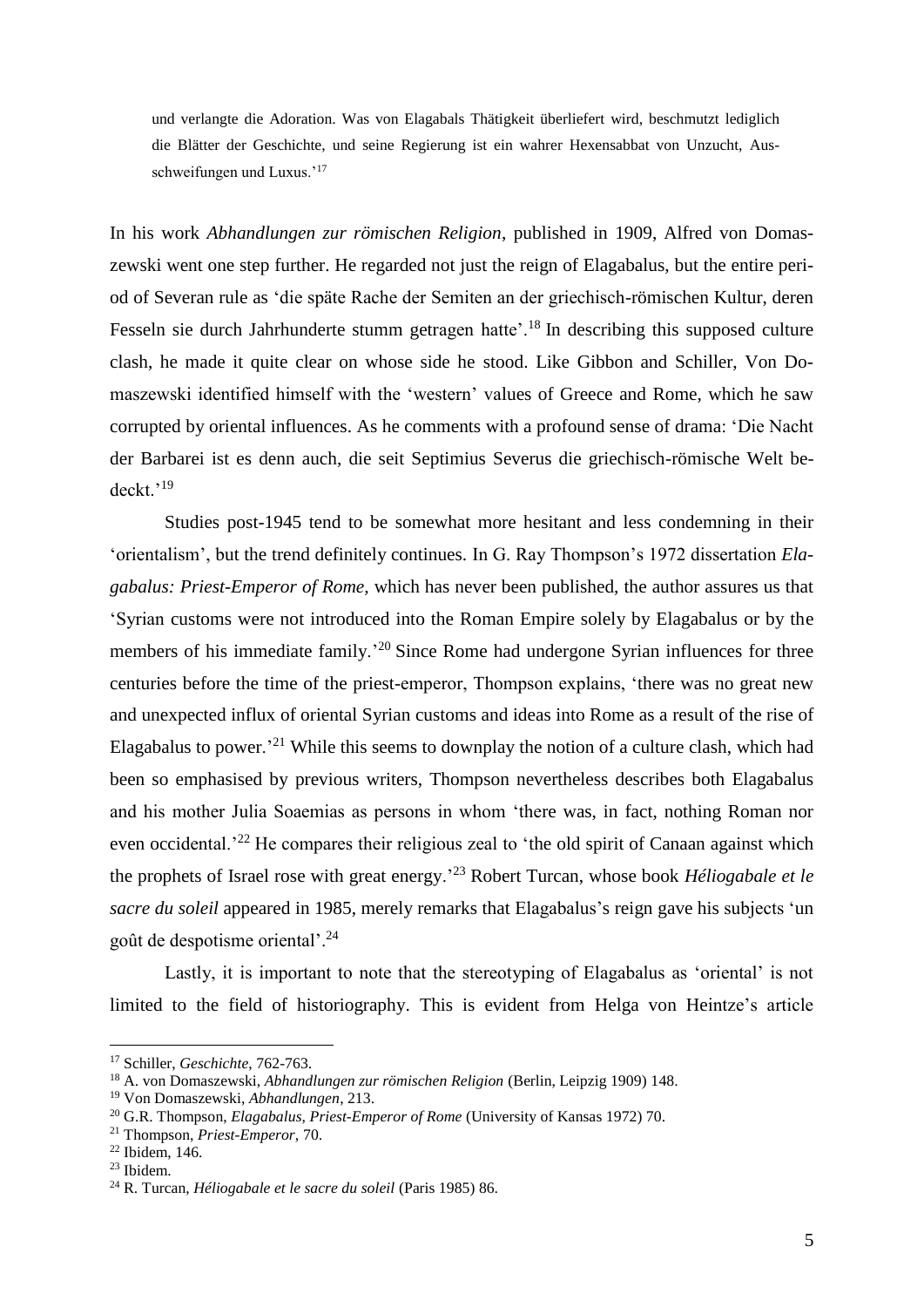'Studien zu den Porträts des 3. Jht. n. Chr., Caracalla, Geta, Elagabal und Severus Alexander', published in the *Mitteilungen des Deutschen Archäologischen Instituts, Römische Abteilung*  of 1966-1967. While discussing the coinage of Elagabalus, Von Heintze remarks that the emperor is idealized on coins which have been minted in Rome, but looks quite different on coins from the east, where he is portrayed with 'ein orientalisch, viel persönlicheres, sehr charakteristisches Aussehen'.<sup>25</sup> She describes his expression as 'knabenhaft-frech, scham- und hemmungslos, vieldeutig und undeutbar'. When she compares these coins with a bust in the Capitoline Museum which is often identified as a portrait of Elagabalus, she does not recognize these intriguing features, but instead describes the bust as 'orientalisch-dumpf, ja langweilig', promptly identifying it as Severus Alexander.<sup>26</sup>

The same bust is identified as Elagabalus in the first volume of Klaus Fittschen and Paul Zanker's *Katalog der römischen Porträts in den Capitolinischen Museen und die andere kommunale Sammlungen der Stadt Rom*, published in 1985. Fittschen and Zanker remark that 'die Wiedergabe ethnischer Merkmale' of the bust emphasises the emperor's origins and his devotion to the cult of Elagabal.<sup>27</sup> This probably refers to the portrait's protruding lips, which can also be seen on later busts of Severus Alexander.<sup>28</sup> Unfortunately, the authors fail to explain what is particularly 'ethnic' about this feature. Their remark seems to be little more than another attempt to establish Elagabalus as a 'foreigner', underlining his innate 'un-Romanness'.

Partially as a consequence of the emperor's reputation as a perverted, decadent oriental, far too much credit has been given to many of the outrageous stories about Elagabalus in Cassius Dio, Herodian and the *Historia Augusta*. While it is true that it is often impossible to disprove these stories, the explicitly negative tone in which these writers discuss the period 218-222 AD should make us very wary of accepting their colourful claims. Yet the lack of scholarly criticism which is often applied to their stories is astounding. Edward Gibbon does not go into much detail, but mentions the 'confused multitude of women, of wines, and of dishes, and the studied variety of attitudes and sauces' which were served to revive the emperor's 'languid

<sup>25</sup> H. von Heintze, 'Studien zu den Porträts des 3. Jht. n. Chr., Caracalla, Geta, Elagabal und Severus Alexander', *Mitteilungen des Deutschen Archäologischen Instituts, Römische Abteilung* 73-74 (1966-1967) 190-231, at 217. <sup>26</sup> Von Heintze, 'Studien zu den Porträts des 3. Jht.', 218.

<sup>27</sup> K. Fittschen, P. Zanker, *Katalog der römischen Porträts in den Capitolinischen Museen und die andere kommunale Sammlungen der Stadt Rom. Band I. Text. Kaiser- und Prinzenbildnisse* (Mainz 1985) no. 98 (Taf. 120-121) p. 116.

<sup>28</sup> Fittschen, Zanker, *Katalog der römischen Porträts* I, 116.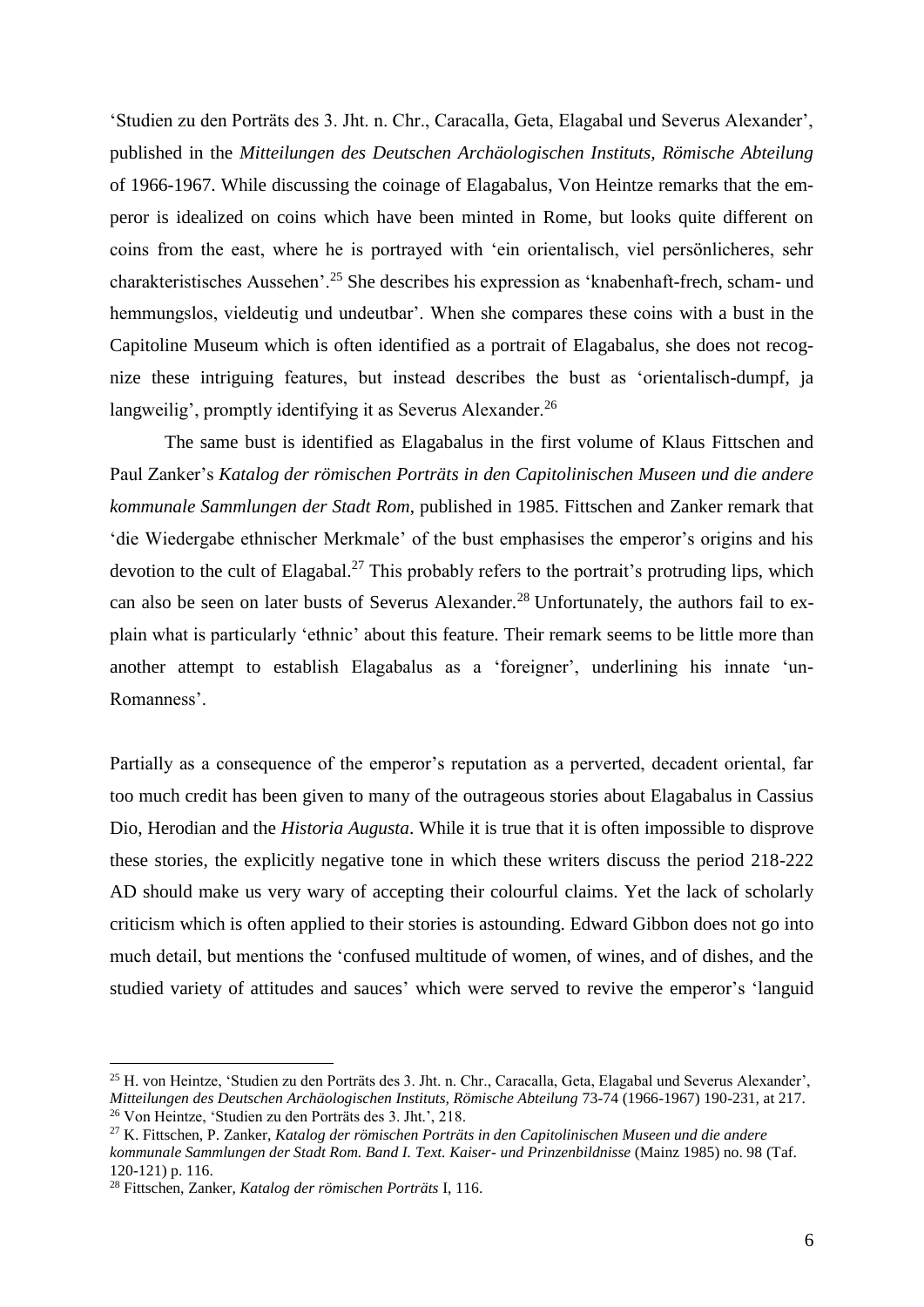appetites'.<sup>29</sup> In addition, he gives credit to the story that Elagabalus distributed important administrative posts among his lovers and publicly invested one of them with his own title and authority.<sup>30</sup>

For a long time, ancient historians were hesitant to describe the 'vices and follies' of Elagabalus in too much detail, lest it damage their own reputation. John Hay, who published *The Amazing Emperor Heliogabalus* in 1911, commented on the *Vita Heliogabali* in the *Historia Augusta*:

'In the latter portion of the life there is a wealth of biographical detail, which, in plain English, means an account *in extenso* of what has been already described too luridly in the foregoing sections. It is written in Latin, and has never been translated into English, to the writer's knowledge, nor has he any intention of undertaking the work at this present or any other time, as he has no desire to land himself, with the printers and publishers, in the dock at the Old Bailey, in an unenviable, if not an invidious and notorious position.'<sup>31</sup>

Hay stated that the common 'caricature' of Elagabalus was 'absurd' and 'purely grotesque', complaining that the world would rather 'gaze on a mask that allures' than to make a sincere effort to understand him.<sup>32</sup> Although this sentiment seems like a step in the right direction, even a short glance at *The Amazing Emperor* makes clear that the author has not managed to put all prejudice aside. Especially with regard to the emperor's sexuality, Hay seems to take many of the stories of the ancient authors at face value. Thus, he describes Elagabalus as 'by nature abnormal', but hastens to add: 'as were almost all the Emperors of Old Rome.'<sup>33</sup> Elsewhere, he defines the emperor as a 'Psycho-sexual Hermaphrodite', remarking that characters like him 'have occasionally appeared, and are still known in history. They are almost curiosities of nature, and are rarely if ever responsible for their own instincts, neither are they cruel nor evil by nature.<sup>34</sup> Instead of questioning the validity of the ancient anecdotes about Elagabalus, Hay seems more concerned with attacking their negative bias – replacing it with a positive reinterpretation which is just as arbitrary and lacking in evidence as the scorn put on the priest-emperor by many of his contemporary colleagues.

Although scholars have become more aware of the biased and untrustworthy nature of ancient literary sources in the last decades, several studies from the post World War II-period

<sup>29</sup> Gibbon, *Decline and Fall* I, 146.

<sup>30</sup> Ibidem.

<sup>31</sup> J.S. Hay, *The Amazing Emperor Heliogabalus* (London 1911) ix-x.

<sup>32</sup> Hay, *The Amazing Emperor*, 201.

<sup>&</sup>lt;sup>33</sup> Ibidem, 126-127.

<sup>34</sup> Ibidem, 230, 234.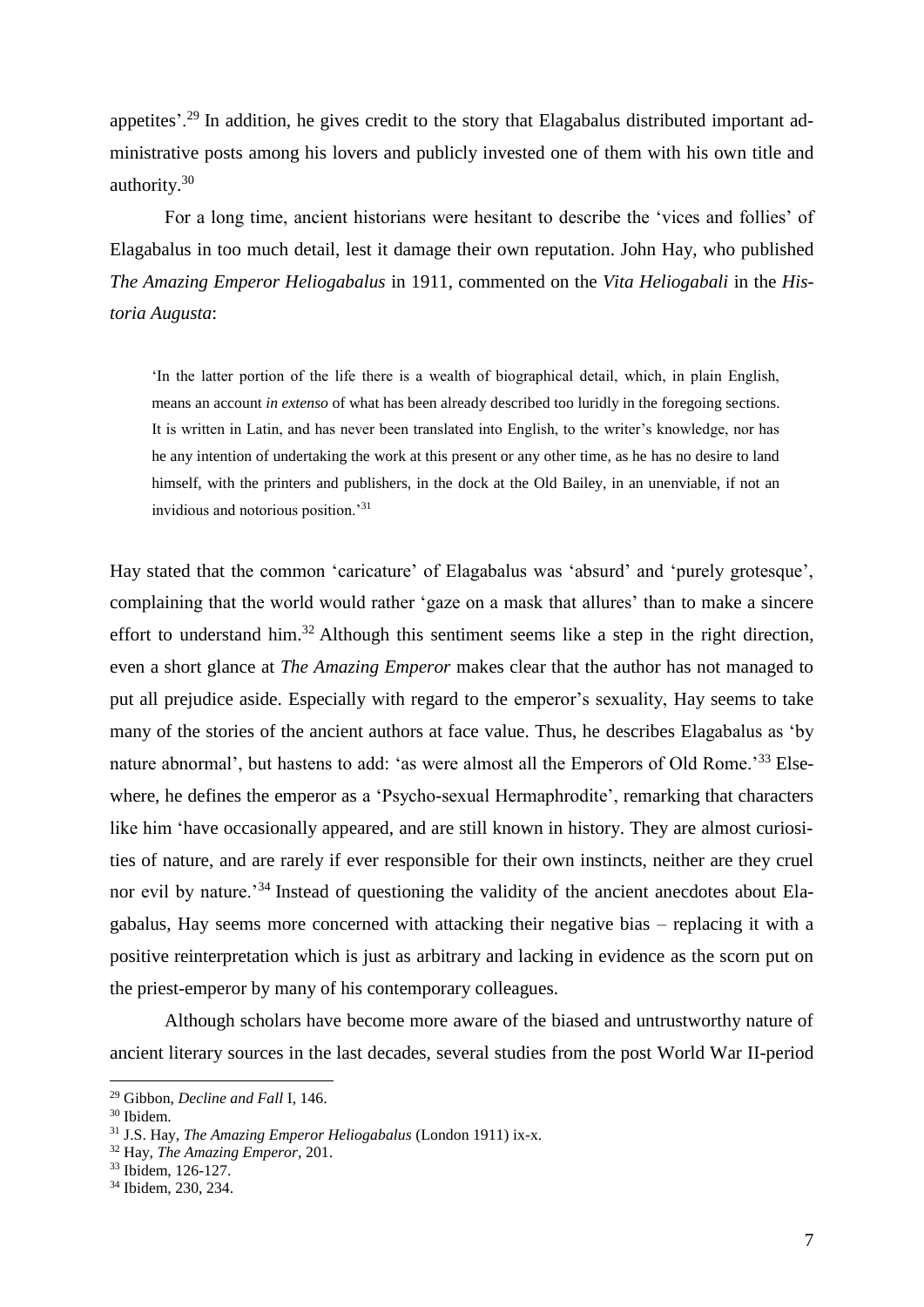still repeat ancient stories about Elagabalus without considering their reliability. Thompson reflects that the Roman public may have felt revulsion at the sexual display of Elagabalus and his mother, but would not have been shocked. After all, as he comments: 'Prostitution within the palace was certainly not an innovation of Elagabalus for it had been practiced by the imperial ladies from the beginning of the principate.'<sup>35</sup> Turcan goes even further in his credulity, remarking that the emperor appointed people in important functions because of the size of their sex organs, presided over 'congrès de prostitution' in drag, built a suicide tower, completely covered his dinner guests in a rain of flowers, or scared them to death by confronting them with tame lions, leopards and bears.<sup>36</sup> Especially amusing is Turcan's remark that 'de nos jours, Héliogabale aurait crée un ministère de la Prostitution.'<sup>37</sup>

Once again, this prejudiced thinking affects other areas of ancient scholarship, as well. A telling example can be found in Wolf-Rüdiger Megow's catalogue *Kameeën von Augustus bis Alexander Severus*, published in 1987. In this catalogue, Megow discusses a peculiar cameo which shows a naked man with an erection, standing in a chariot which is drawn by two women, naked except for their breasts. The man holds the reins in his one hand and a raised whip in the other. Since the scene is reminiscent of a passage in the *Vita Heliogabali*, where the anonymous author states that Elagabalus drove around in a chariot pulled by naked women, Megow identifies the man on the cameo as Elagabalus. Supposedly, this conclusion is confirmed by the cameo's legend  $\frac{1}{2}$ . Megow makes  $\frac{1}{2}$ , the could  $\frac{1}{2}$  or which could be translated as 'stranger'.<sup>38</sup> However, the only thing which is certain is that the cameo can be dated to the mid-Severan age on stylistic grounds. Not only is there no convincing reason to identify the depicted man as Elagabalus, we do not even have any reason to assume that he is a Roman emperor. Instead of using the highly dubious *Vita Heliogabali* to interpret the cameo, it seems more plausible to assume that this cameo – or others like it – have provided the inspiration for the story about Elagabalus and his chariot pulled by naked women in the first place.

A third common trend is to see Elagabalus as a precursor to Constantine, namely as an emperor who wanted to unify the empire by means of a monotheistic religion. 'The triumph of the god of Emesa over all the religions of the earth, was the great object of his zeal and vanity', writes Gibbon. <sup>39</sup> Von Domaszewski speaks of 'die dem Monotheismus zustrebende

<sup>35</sup> Thompson, *Priest-Emperor*, 195.

<sup>36</sup> Turcan, *Héliogabale*, 174-175, 182-183, 189-190.

<sup>37</sup> Ibidem, 176.

<sup>38</sup> M.R. Megow, *Kameeën von Augustus bis Alexander Severus* (Berlin 1987) A164; Taf. 50,5.

<sup>39</sup> Gibbon, *Decline and Fall* I, 145.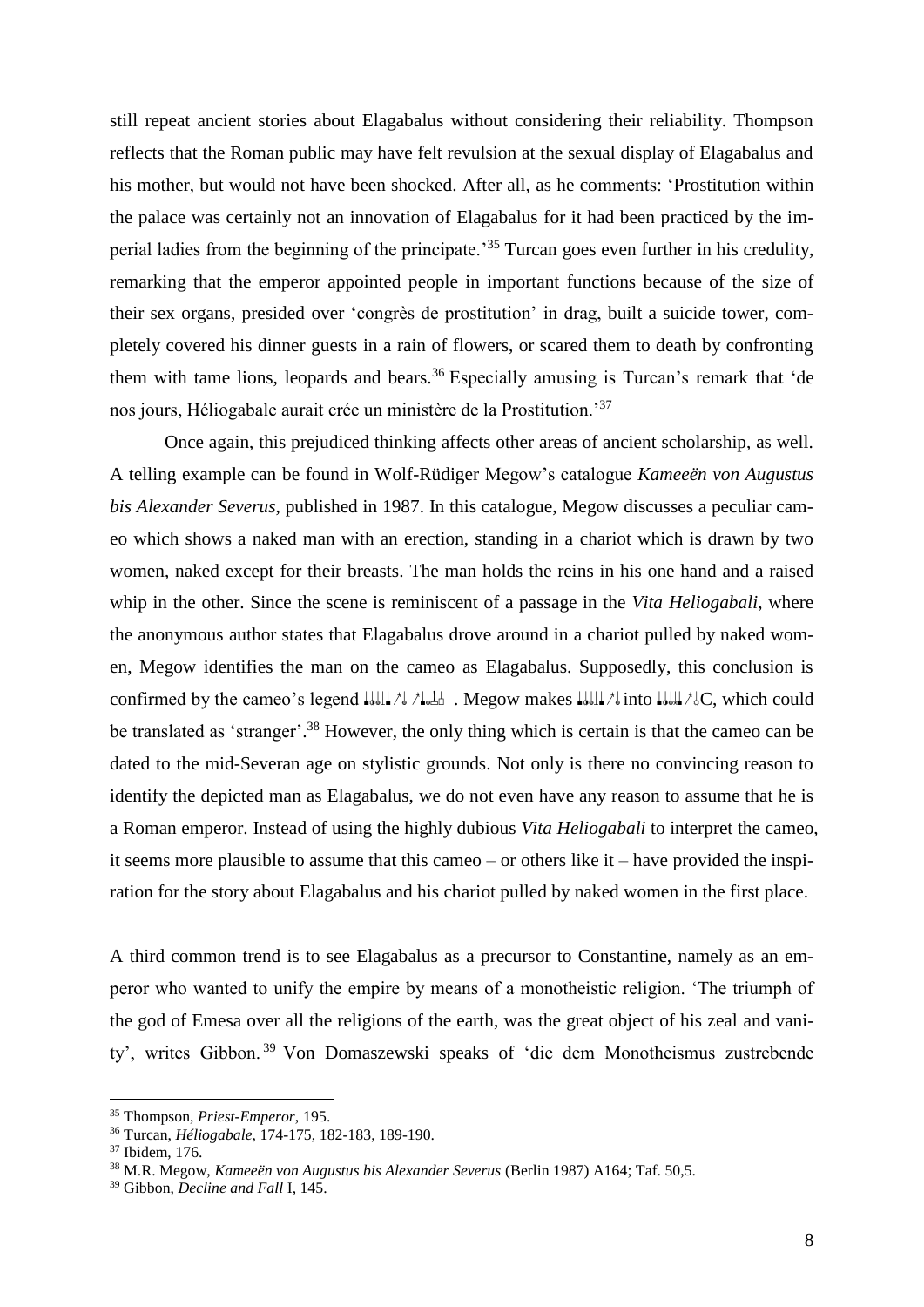religiöse Entwicklung der Zeit', while Hay describes Elagabalus as an 'Eastern monotheist', striving to 'impress men with his vivid monotheism'.<sup>40</sup> However, Elagabalus clearly acknowledged the existence of more than one deity, as is shown by the divine marriages he arranged for the invincible sun god. Moreover, we do not know to what extent the emperor strove to make the cult of Elagabal into the universal religion of the empire. Although several cities seem to have adopted the worship of the Emesan sun god during his reign, this measure may well have been taken on their own initiative, in an attempt to please the emperor.<sup>41</sup> It is not enough to proof a universalizing religious policy from the centre.

Most likely, the alleged 'monotheism' of Elagabalus can be traced back to the *Historia Augusta*, which claims that the emperor either wanted to destroy all other religions, or regarded all other gods as the slaves of Elagabal. <sup>42</sup> The *Historia Augusta* was probably written by a pagan author at the end of the fourth century, when Christianity had become the state religion.<sup>43</sup> It could therefore be read as a criticism on the intolerance of monotheistic religions. In historical studies of the  $19<sup>th</sup>$  century and early  $20<sup>th</sup>$  century, scholars approached the cult of Elagabal from a slightly different angle. Here, orientalism came into play again. There was a notion that the 'pure' religion of Greece and Rome became corrupted by oriental influences in the late second and third century, ultimately attributing to the fall of the empire. Their criticism was therefore not so much aimed at the alleged monotheistic character of Elagabalus's religion, but at the fact that it was the 'wrong' religion. According to Von Domaszewski, the cult of Elagabal was nothing more than a relic from a primitive past, 'ein Nachtgespenst einer versunkenen Urzeit'.<sup>44</sup>

In contrast, several other authors regarded the religion of Emesa as the way forward, providing an attractive and more sophisticated alternative to traditional Greco-Roman religion. As Hay laments:

'Had Elagabalus lived; had the beauty and impressiveness of his Semitic ritual made its way; had time been given for men to grasp his idea of one vast, beneficent, divine power, into the empire of whose central authority men might escape from the thousand and one petty marauders of the spirit world, they might have been attracted to the worship of life and light instead of enmeshed by the se-

<sup>40</sup> Von Domaszewski, *Abhandlungen*, 205; Hay, *The Amazing Emperor*, 286, 281.

<sup>41</sup> A. Dupont-Sommer, L. Robert, *La déesse de Hiérapolis Castabala (Cilicie)* (Paris 1964) 79-82.

<sup>42</sup> *Scriptores Historiae Augustae, Vita Antonini Heliogabali* 6,7; 7,4.

<sup>43</sup> R. Syme, *Ammianus and the Historia Augusta* (Oxford 1968) 73, 211, 219.

<sup>44</sup> Von Domaszewski, *Geschichte der römischen Kaiser* II (2nd edition; Leipzig 1914) 278.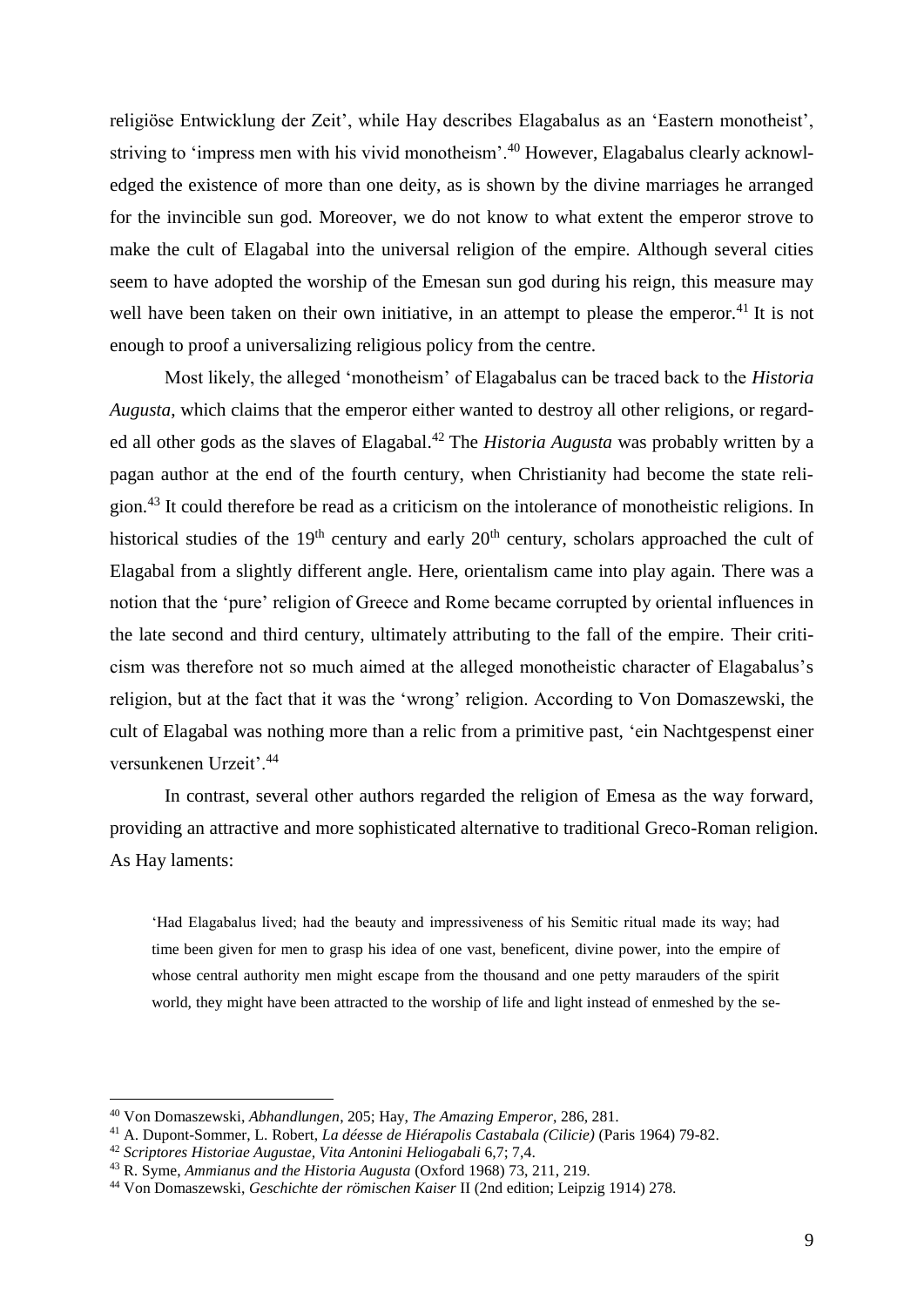ductive force of obscure and impossible dogmas, tempted by the bait of an elusive socialism and a problematical futurity.'<sup>45</sup>

This obvious stab at Christianity betrays the author's personal agenda. Although he seems to regard all religions, including the cult of Elagabal, as the products of neuroticism, Hay clearly has more sympathy for the supposedly grand, daring lifestyle of Elagabalus than for the dogmatic Christian values of his own society, painting a picture of the priest-emperor as the icon of a happier age, when, as he tartly remarks, 'the knowledge and worship of Xiphilinus' God was, for all practical purposes, confined in Rome to washerwomen or to people of their mental calibre.'46

Gaston Halsberghe, who published *The Cult of Sol Invictus* in 1972, saw traces of a deep, philosophical theology in the worship of Elagabal, arguing that the cult could provide a sense of purpose to the lives of its participants.<sup>47</sup> In the same year, Thompson remarked that 'there is a certain degree of validity to the statement that the old Roman religion was finally shattered under Elagabalus, for his religion showed how empty and formulaic the Roman religion was'.<sup>48</sup> Thompson added that 'by assimilating aspects of many religions Elagabalus had prepared the way for the triumph of Christianity.<sup>'49</sup>

In fact, as has been rightfully pointed out by Turcan, nothing suggests that the cult of Elagabal had an initiation rite, a special agreement between the worshippers and the god, the promise of an afterlife, or any other such features.<sup>50</sup> The notion that the cult offered a more attractive and spiritually fulfilling alternative to traditional Greco-Roman religion therefore seems completely misplaced. Nor is it very likely, considering the negative reputation of Elagabalus, that the priest-emperor prepared the way for Christianity in the fourth century. Scholars who favour these opinions do not only vastly overestimate Elagabalus's importance as a third-century emperor; they also seem to suffer from the disadvantage of knowing how history has turned out. In the period 218-222 AD, the eventual triumph of Christianity was anything but certain – we cannot interpret every religious event as leading up to this supposedly inevitable conclusion.

<sup>45</sup> Hay, *The Amazing Emperor*, 273.

<sup>46</sup> Ibidem, 96.

<sup>47</sup> G.H. Halsberghe, *The Cult of Sol Invictus* (Leiden 1972) 79-84.

<sup>48</sup> Thompson, *Priest-Emperor*, 160-161.

<sup>49</sup> Ibidem, 161.

<sup>50</sup> Turcan, *Héliogabale*, 165.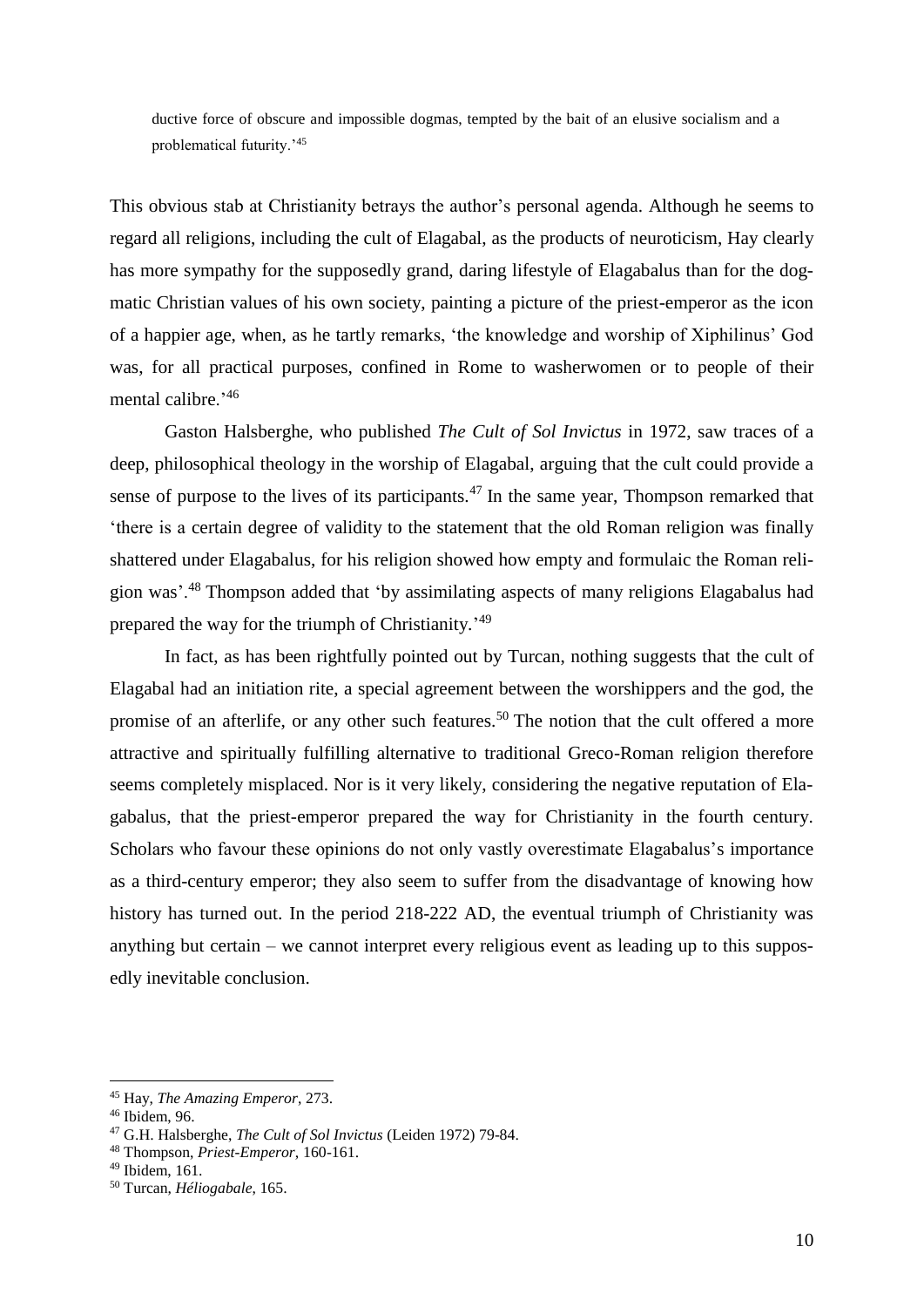Finally, two monographs about Elagabalus take a radically different approach from most other things which have been written about the priest-emperor. Instead of presenting him in a mostly negative light, they go out of their way to praise the controversial monarch. The first of these peculiar works is Hay's aforementioned book *The Amazing Emperor Heliogabalus*, published in 1911. Convinced that Elagabalus had been severely wronged by posterity, Hay sets out to salvage the emperor's reputation. In his book, Elagabalus becomes 'a prince for whose sovereignty the world was too small' and who was 'possessed of a genius for the aesthetic and the religious that his historians wished to decry'.<sup>51</sup> The author admits that his subject displayed 'a congenital twist towards the evil tendencies of his age', discreetly referring to Elagabalus's homosexual contacts, but adds that he also showed 'more than flashes' of a brave, honest and just character.<sup>52</sup> In contrast, Severus Alexander is described as 'stupid', 'namby-pamby', and 'a nincompoop of twelve', who lived his life 'as a vegetable'.<sup>53</sup> As an emperor, he naturally paled in comparison with his predecessor, in whom, according to Hay, the glow of the purple reached its apogee'.<sup>54</sup> To top it all off, Elagabalus's fish sauce is lauded as 'a triumph of the culinary art, which is utterly lost.'<sup>55</sup>

Even the most uncritical reader could not take Hay's strange, euphoric book seriously as a work of scholarship. The same goes for Antonin Artaud's *Héliogabale ou l'anarchiste couronné*, published in 1934, although in this case we can wonder to what extent the author intended his work as a historical study in the first place.<sup>56</sup> To be sure, Artaud is perfectly sincere in his discussion of the 'crowned anarchist', but the book is written in the style of an essayistic novel and distinguishes itself by the creativity of its ideas, rather than by their plausibility. Artaud regards Elagabalus in a positive light because the emperor supposedly tried to destroy the established order – hence deserving the qualification 'anarchist' – to reveal the reality it concealed. If Artaud is to be believed, Elagabalus deliberately inverted many Roman values to break down the reductive binarism which characterised Roman society; for instance by taking on a female role while emperors were supposed to be male. Ultimately, this deliberate disrespect for Roman values caused a backlash against Elagabalus, rendering him a martyr for his 'anarchistic' cause. In creating this image, Artaud combines, reinterprets and even rewrites many stories about Elagabalus to make them fit his own imaginative, but historically unsound ideas.

<sup>51</sup> Hay, *The Amazing Emperor*, 76, 229.

<sup>52</sup> Ibidem, 229.

<sup>53</sup> Ibidem, 142, 148-149.

<sup>54</sup> Ibidem, 244.

<sup>55</sup> Ibidem, 259.

<sup>56</sup> A. Artaud, *Héliogabale ou l'anarchiste couronné* (Paris 1934).